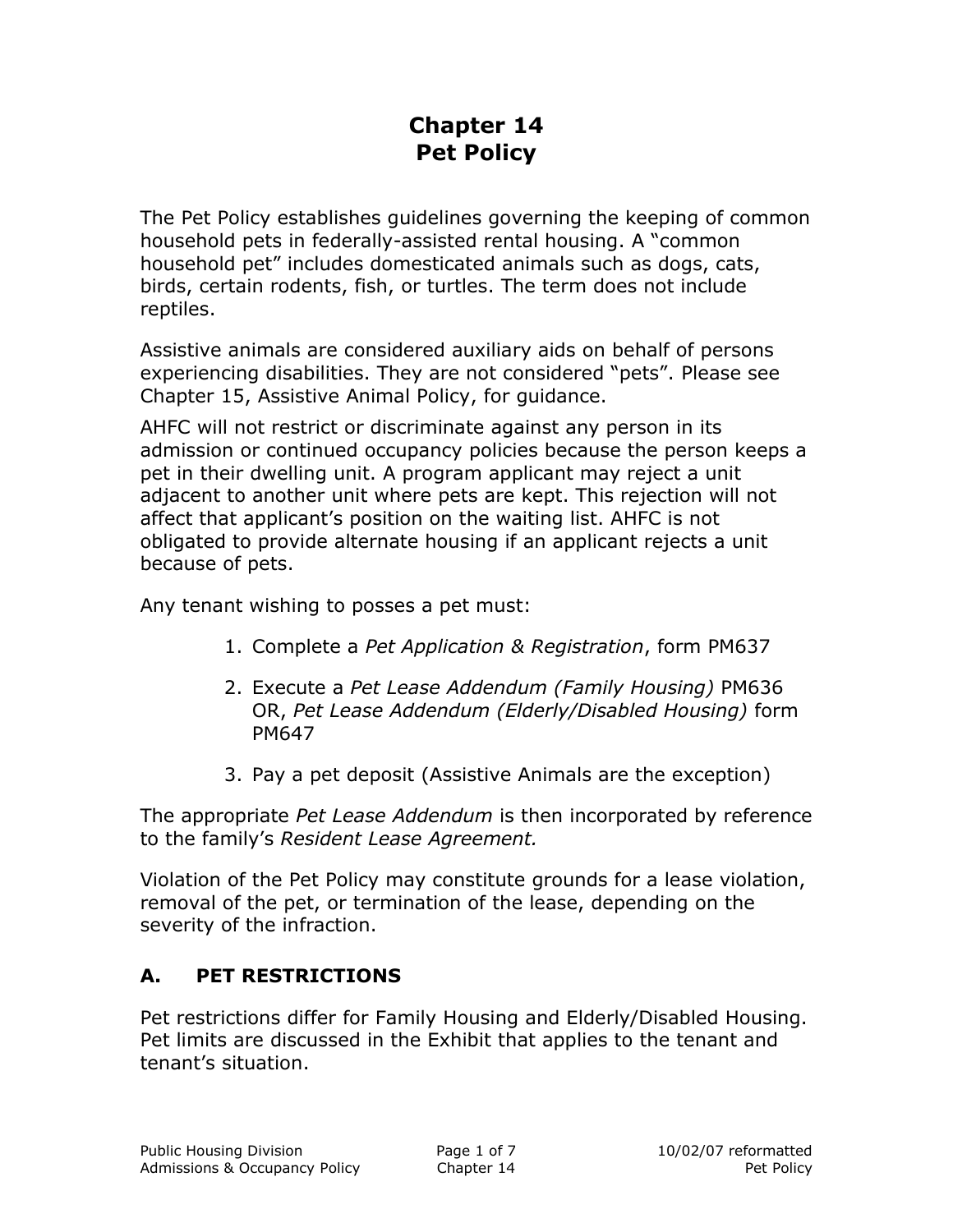- $\triangleright$  Exhibit 14-1 incorporates the specific requirements for pets in Family Housing
- $\triangleright$  Exhibit 14-2 incorporates the specific requirements for pets in Elderly/Disabled Housing

### **B. PET REGISTRATION**

The tenant must complete the *Pet Application & Registration*, form PM637 to register a pet and provide the following information for cats and dogs:

- 1. Proof that the pet has current vaccinations required by state or local law
- 2. Licenses are current as required by state or local law
- 3. A current and clear photograph of the pet
- 4. Name, address and phone number of person to be responsible for the pet in the tenant's absence
- 5. Dogs and cats must be spayed or neutered by six months of age.
- 6. Proof of current license and inoculation will be updated annually at the annual reexamination

Registration must be renewed at the annual reexamination of income and family composition. Proof of license and vaccinations must be reverified.

#### **B.1 Refusal To Register Pets**

The property manager will send written notification to the tenant stating the reason for denial. The notice of refusal may be combined with a notice of lease violation.

AHFC will refuse to register a pet if:

- The pet is not a *common household pet* as defined in this policy
- $\blacksquare$  Keeping the pet would violate the pet policy
- The pet owner fails to provide complete pet registration information, or fails to update the registration annually
- AHFC reasonably determines that the pet owner is unable to keep the pet in compliance with the pet policy and other lease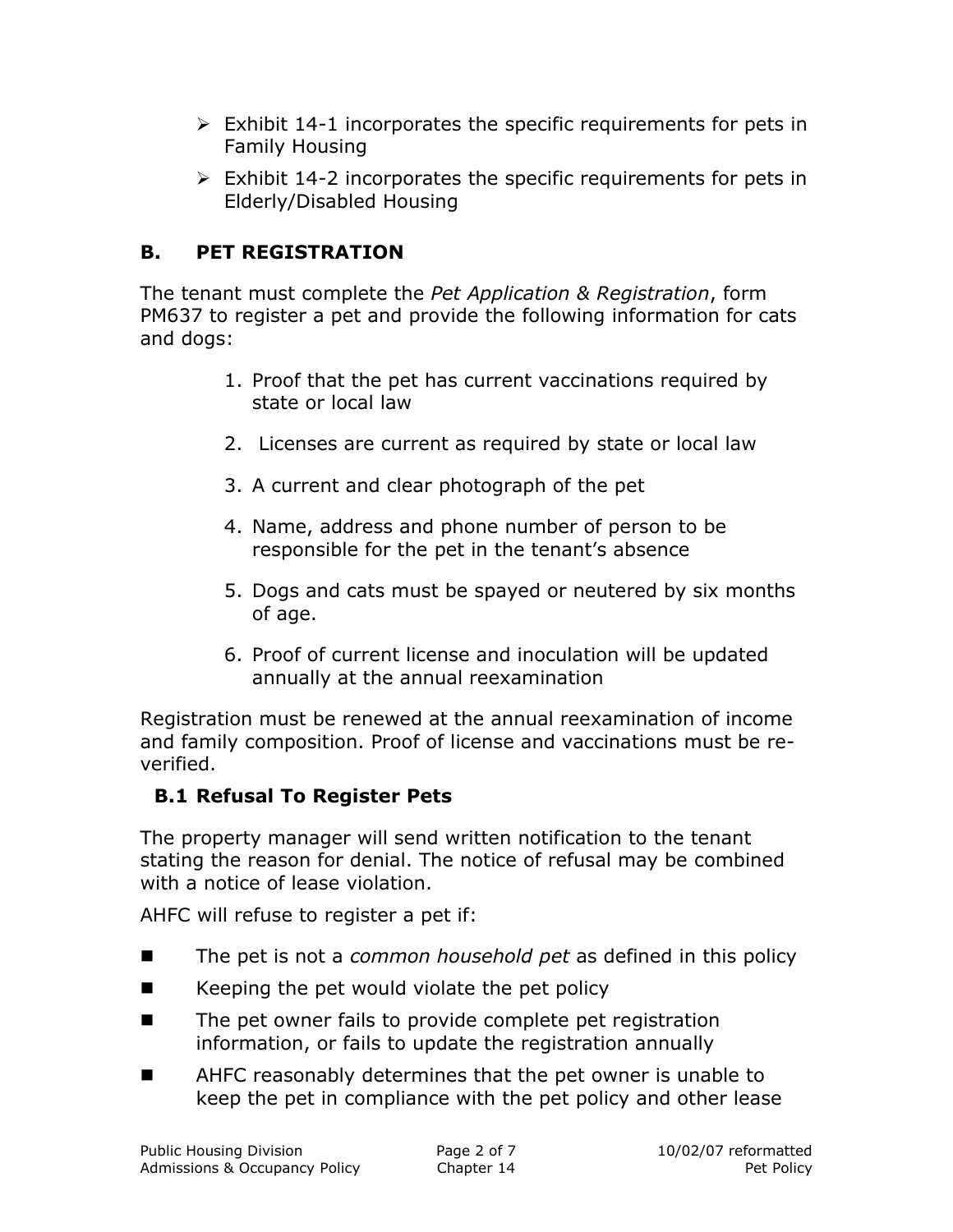obligations. AHFC authorization for pet(s) will be given on a year-by-year basis

- $\blacksquare$  A pet exhibits behavior that is vicious or intimidating, as determined by AHFC personnel
- A pet kept in violation of humane or health laws

AHFC may not refuse to register a pet based on the determination that the pet owner is financially unable to care for the pet.

### **C. COMMON HOUSEHOLD PETS**

The following types and qualifications of common household pets may be registered and admitted in Public Housing. The specific numbers and sizes of pets are described in Exhibits 14-1, and 14-2.

Common household pets include dogs, cats, birds, fish, rodents (guinea pig, hamster, or gerbil ONLY), and turtles. Ownership of any type of reptile is prohibited.

## **D. PET DEPOSITS AND OTHER FEES**

AHFC requires a pet deposit of \$200.00. AHFC will refund the pet deposit if the tenant moves or if the pet is removed. AHFC will deduct charges caused by pets from the pet deposit. The tenant will be billed for any amount that exceeds the pet deposit. A written list of any charges will be sent to the tenant after the tenant vacates the premises.

- Damages caused by the pet, any cost of repairs, and other resulting damages shall be paid by the Tenant
- Pet owners who fail to remove pet waste will be charged for labor
- AHFC will not deduct expenses from the pet deposit while the tenant is in occupancy
- $\blacksquare$  Pet deposits are not a part of rent payable by the resident

### **E. ALTERATIONS TO UNIT**

Tenants can not alter their unit, patio, premises or common areas to create an enclosure for any animal. Installation of pet doors is prohibited.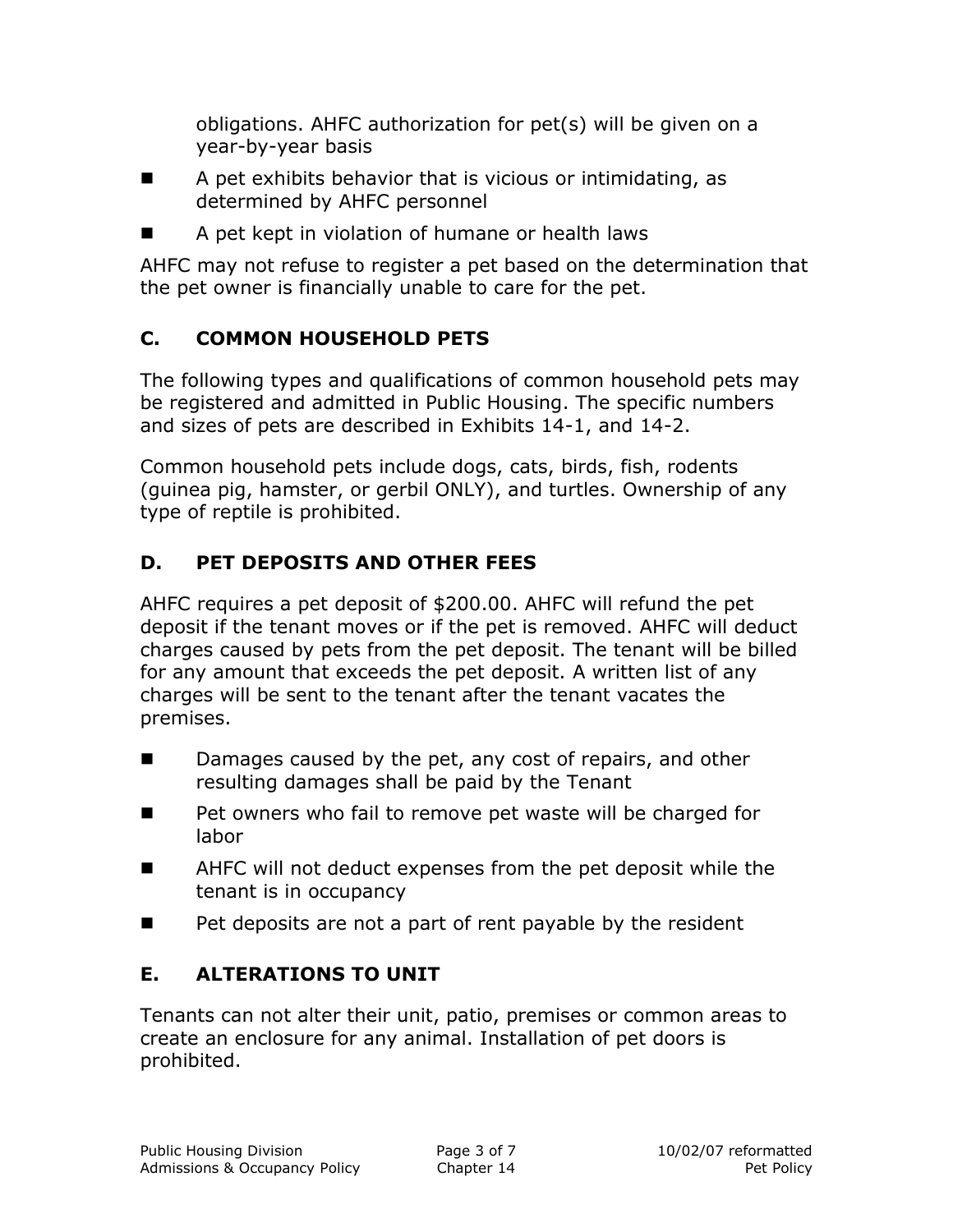### **F. PET AREA RESTRICTIONS**

Pets must be maintained within the resident's unit. Pets can not be tethered or tied outside.

Dogs and cats must be kept on a leash or carried when outside of the unit. Pets are not permitted in common areas including lobbies, community rooms and laundry areas except for those common areas which are entrances to and exits from the building.

Dogs and cats must be in a kennel or on a securely attached leash when AHFC personnel enter the unit. Pets other than cats and dogs must be properly caged.

#### **F.1 Visiting Pets**

Visiting pets, unless sponsored by a visiting pet program, are prohibited. Staff must take caution when enforcing this provision to avoid placing any limitation upon a person with a disability who relies upon an assistive animal.

Participation by a resident in a visiting pet program sponsored by a humane society or similar nonprofit organization is authorized on the following conditions:

- **EXECUTE:** Visiting pets are limited to no more than 14 consecutive days and nights in any one (1) calendar month.
- All applicable rules and requirements of this Pet Policy shall apply to visiting pets.
- Damage to a dwelling unit or grounds caused by visiting pets is the responsibility of the resident.

Failure to correct violations of the Pet Policy or to pay for pet damages may result in cessation of this provision through issuance of a *Notice to Correct Condition*, or *Notice of Lease Violation*, depending upon the severity of the violation.

#### **G. TENANTS RESPONSIBILIIES**

The tenant will comply with the lease, regarding the pet as a family member.

Noise: Control pet noise so other tenants can enjoy the peaceful enjoyment of their premises. (AHFC will not, under any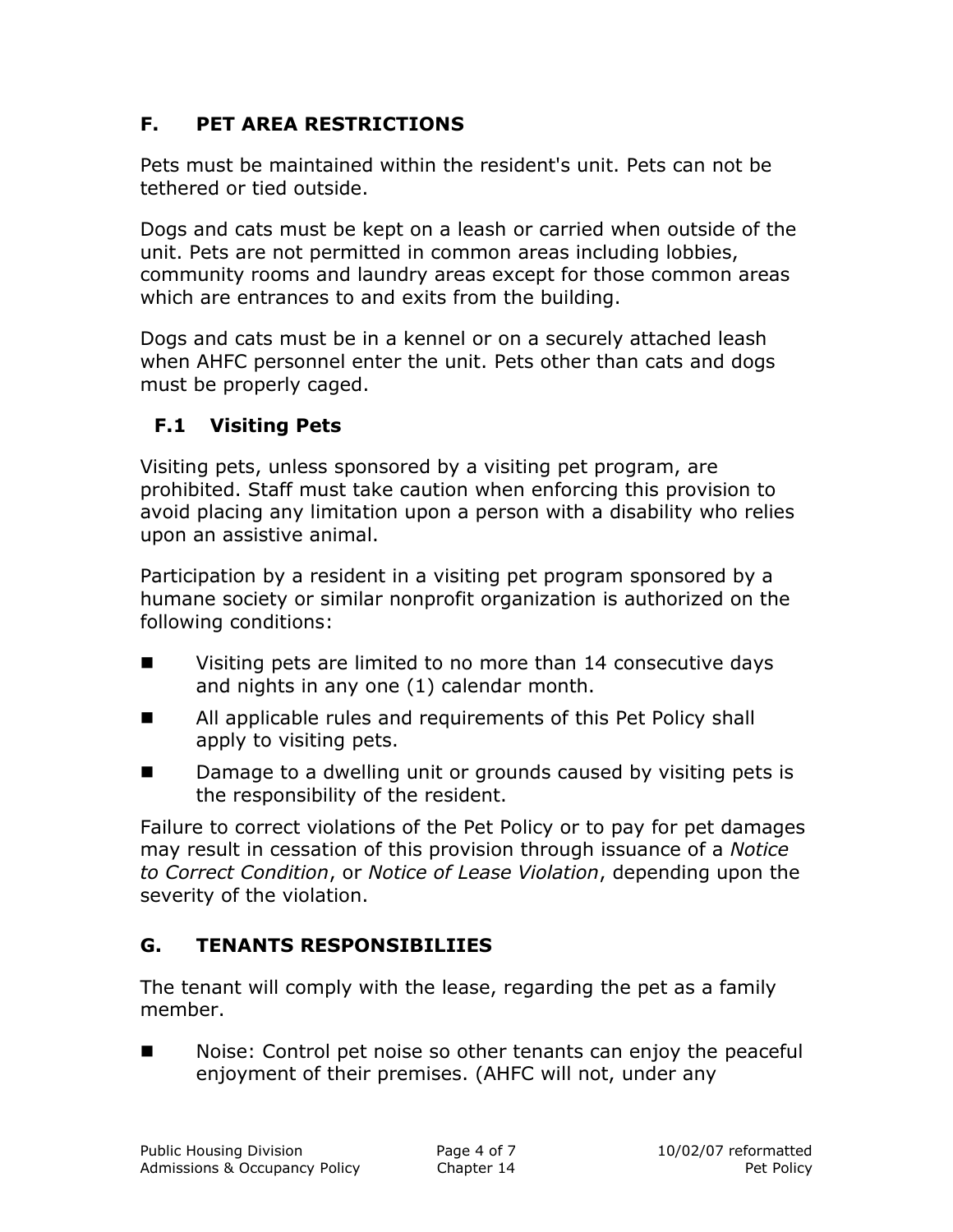circumstances, require pet owners to have any pet's vocal chords removed.)

- Cleaning: Animal waste or the litter from litter boxes shall be picked up/emptied by the pet owner, disposed of in heavy, sealed plastic trash bags, and placed in a trash container immediately.
	- $\triangleright$  Litter shall not be disposed of by being flushed through a toilet
	- $\triangleright$  Litter boxes shall be stored inside the resident's dwelling unit
	- $\triangleright$  Dispose of outside waste by placing it in a sealed plastic bag and disposing of it in an outside trash bin immediately
	- $\triangleright$  Eliminate any animal or pet odors within or around the unit and to maintain the unit in a sanitary condition at all times
- Pet Care: Pets must be fed and watered inside the unit. Feeding and watering is not allowed on porches, sidewalks, patios or other outside areas
- $\blacksquare$  Feeding stray animals will constitute having a pet without permission of AHFC
- Leaving pets alone: Dogs shall not be left unattended inside a dwelling unit for more than (10) hours. Other pets shall not be left unattended for more than 24 hours
- Tenant shall be responsible for adequate care, nutrition, exercise and medical attention for the pet

### **H. RESPONSIBLE PARTIES**

The resident/pet owner must designate a responsible party for the care of the pet if the health or safety of the pet is threatened by the death or incapacity of the pet owner, or by other factors that render the pet owner unable to care for the pet. That individual is named on the *Lease Addendum for Pets*, form PM636.

### **I. PET POLICY VIOLATIONS**

If it becomes necessary for AHFC personnel to clean a unit or common areas, or dispose of waste attributable to a tenant's pet, AHFC will issue a *Notice to Correct Condition,* form LR415. A reoccurrence of a similar condition within a six month period will result in a *Notice of Lease Violation*.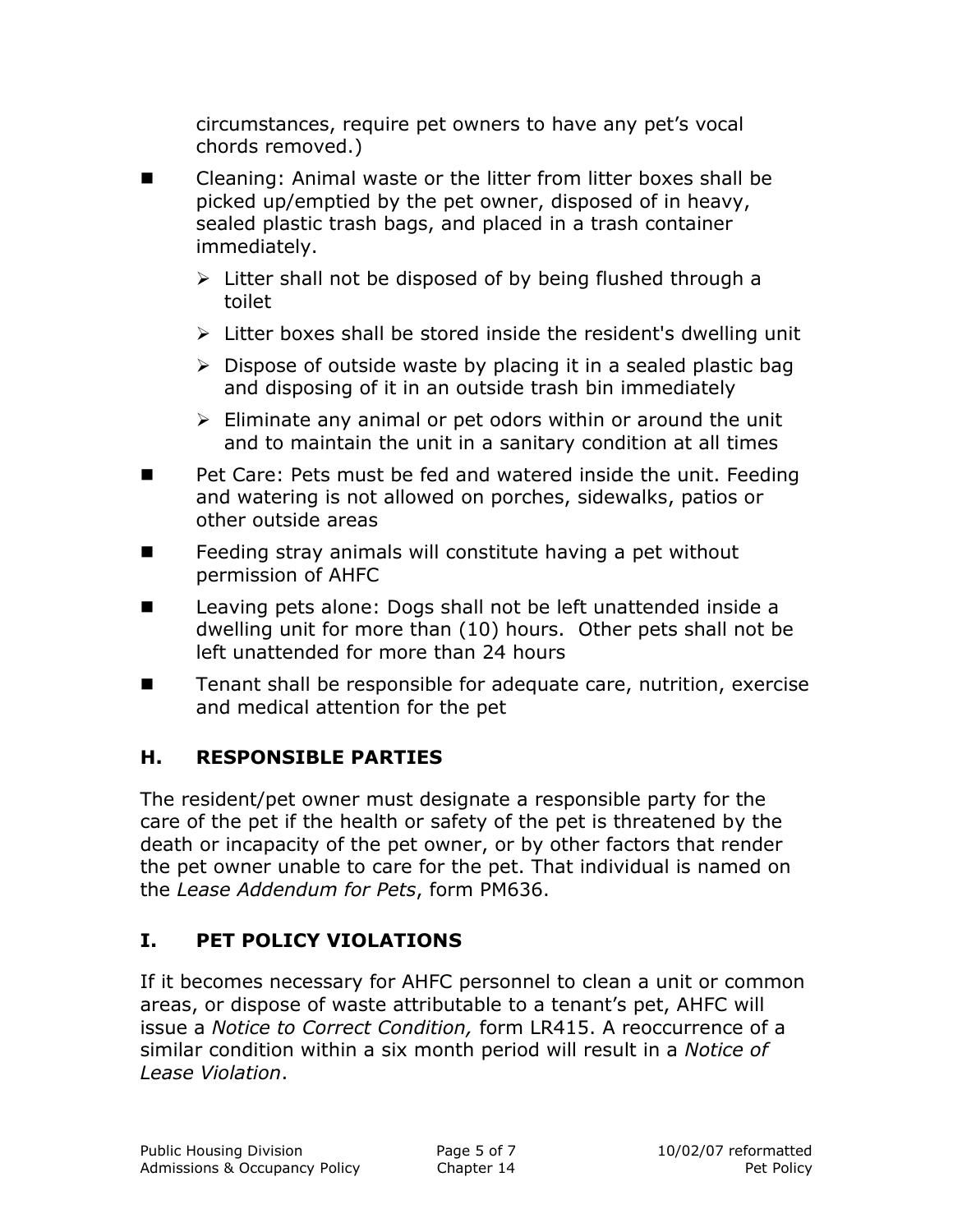If AHFC determines that a pet owner or pet has violated a provision of the Policy, it will issue a lease violation. Failure to cure an identified problem within the timeframe given by a *Notice of Lease Violation*, or a repetition of a similar violation occurring within six (6) months, constitute grounds for eviction.

## **J. LEASE VIOLATION/ PET REMOVAL**

Violation of pet restrictions is considered a serious violation of the lease. AHFC will give notice to remove the pet within 24 hours when a pet exhibits vicious, intimidating, or destructive behavior.

If the resident/pet owner and AHFC are unable to resolve the violation at an informal settlement meeting or the pet owner fails to correct the violation in the time period allotted by AHFC, AHFC may serve notice to remove the pet.

The Notice shall contain:

- 1. A brief statement of the factual basis for AHFC's determination of the Pet Policy that has been violated;
- 2. The requirement that the resident/pet owner must remove the pet within 30 days or 24 hours (depending on the circumstance) of the notice; and
- 3. A statement that failure to remove the pet may result in the initiation of termination of tenancy procedures.

### **K. TERMINATION OF TENANCY**

Lease violations and termination for good cause are discussed in Chapter 8, Termination of Tenancy.

AHFC may initiate procedures for termination of tenancy based on a pet rule violation if:

- The pet owner has failed to remove the pet or correct a pet rule violation within the time period specified; and
- The pet rule violation is sufficient to begin procedures to terminate tenancy under terms of the lease.